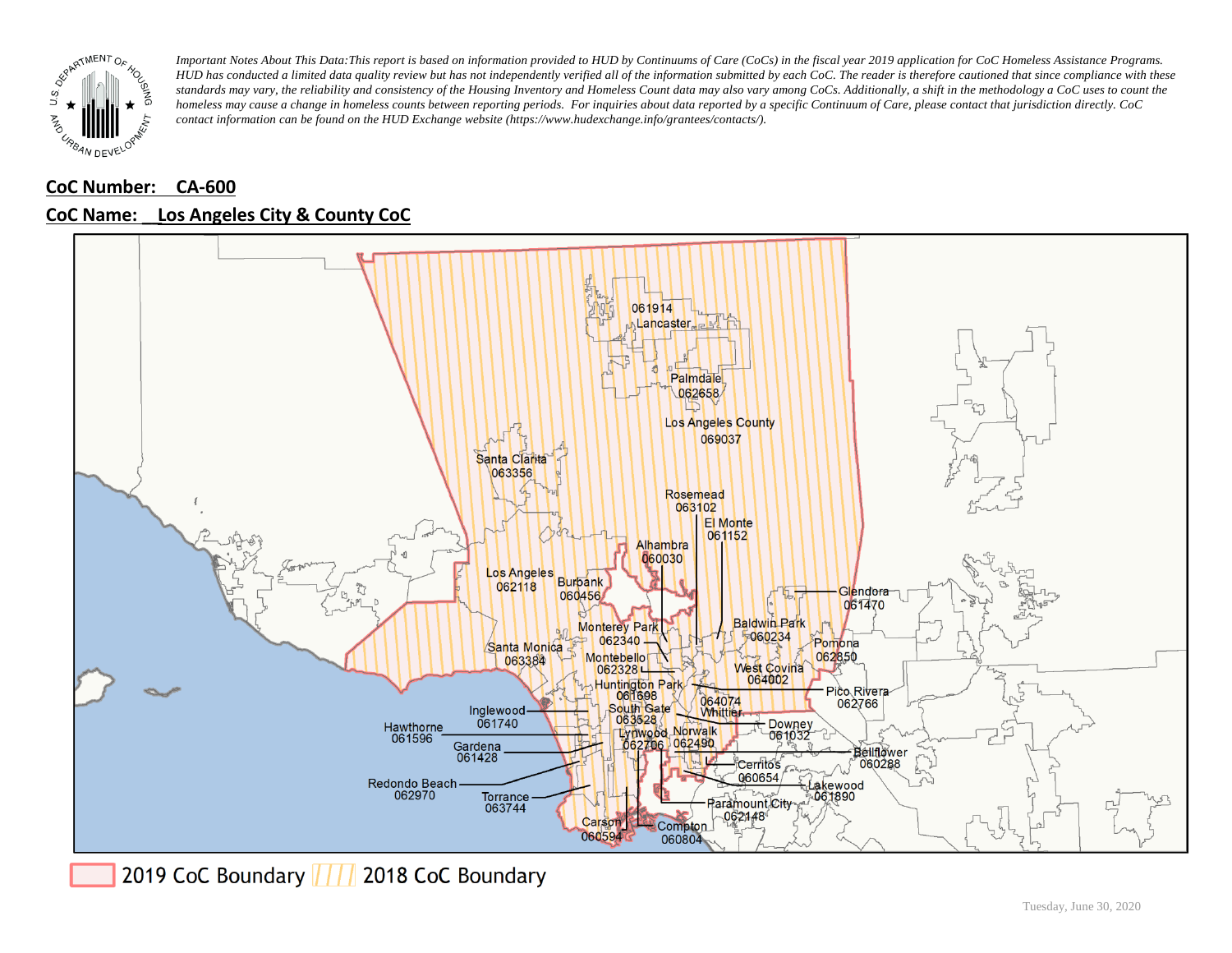

### **CoC Number: CA-600**

### **CoC Name: \_\_ Los Angeles City & County CoC**



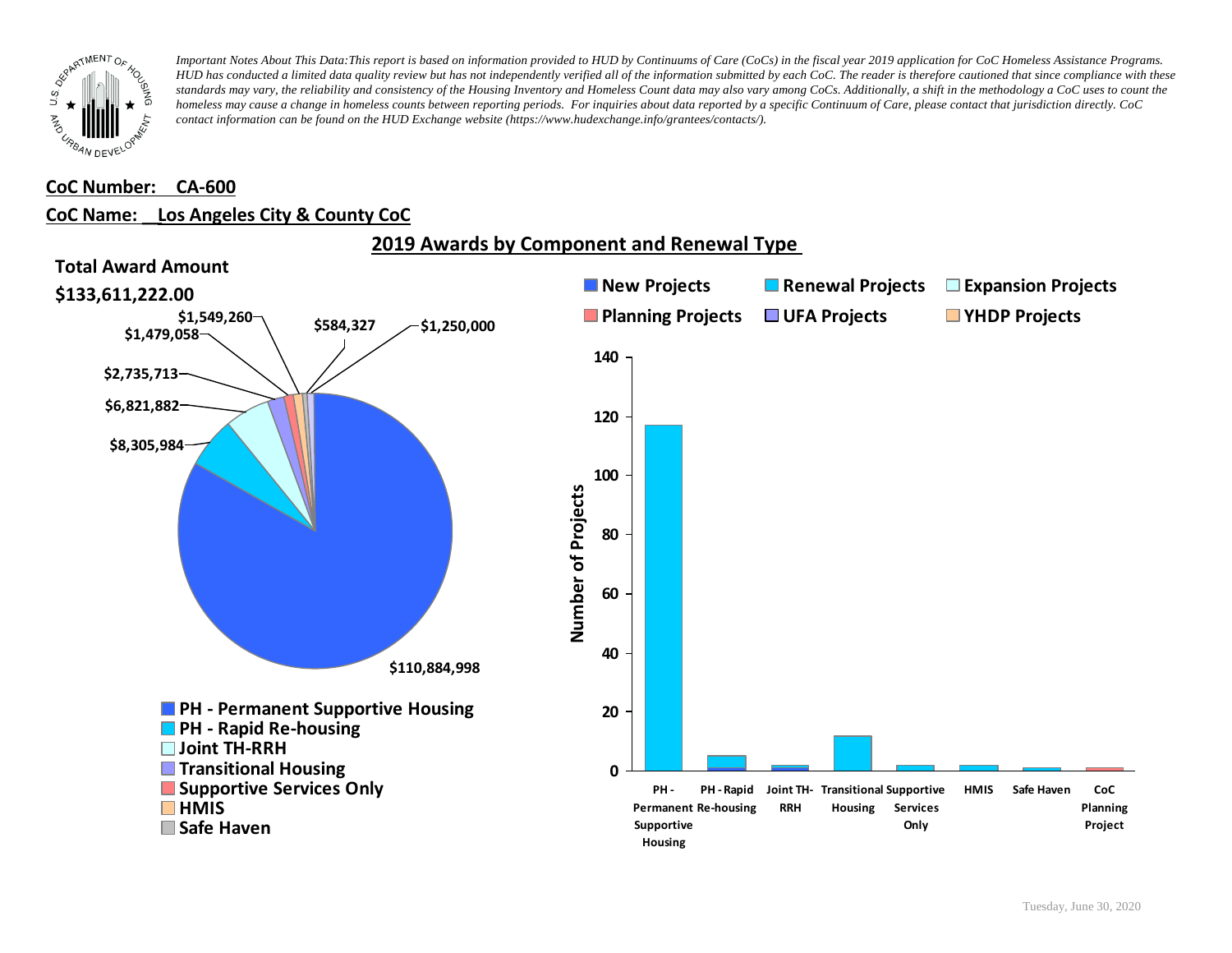

### **CoC Number: CA-600**

### **CoC Name: \_\_ Los Angeles City & County CoC**



## **2019 Housing Inventory Summarized by Target Population and Bed Type**

<sup>1</sup> Adult & Child Beds refer to beds for households with one adult (age 18 or older) and at least one child (under the age of 18).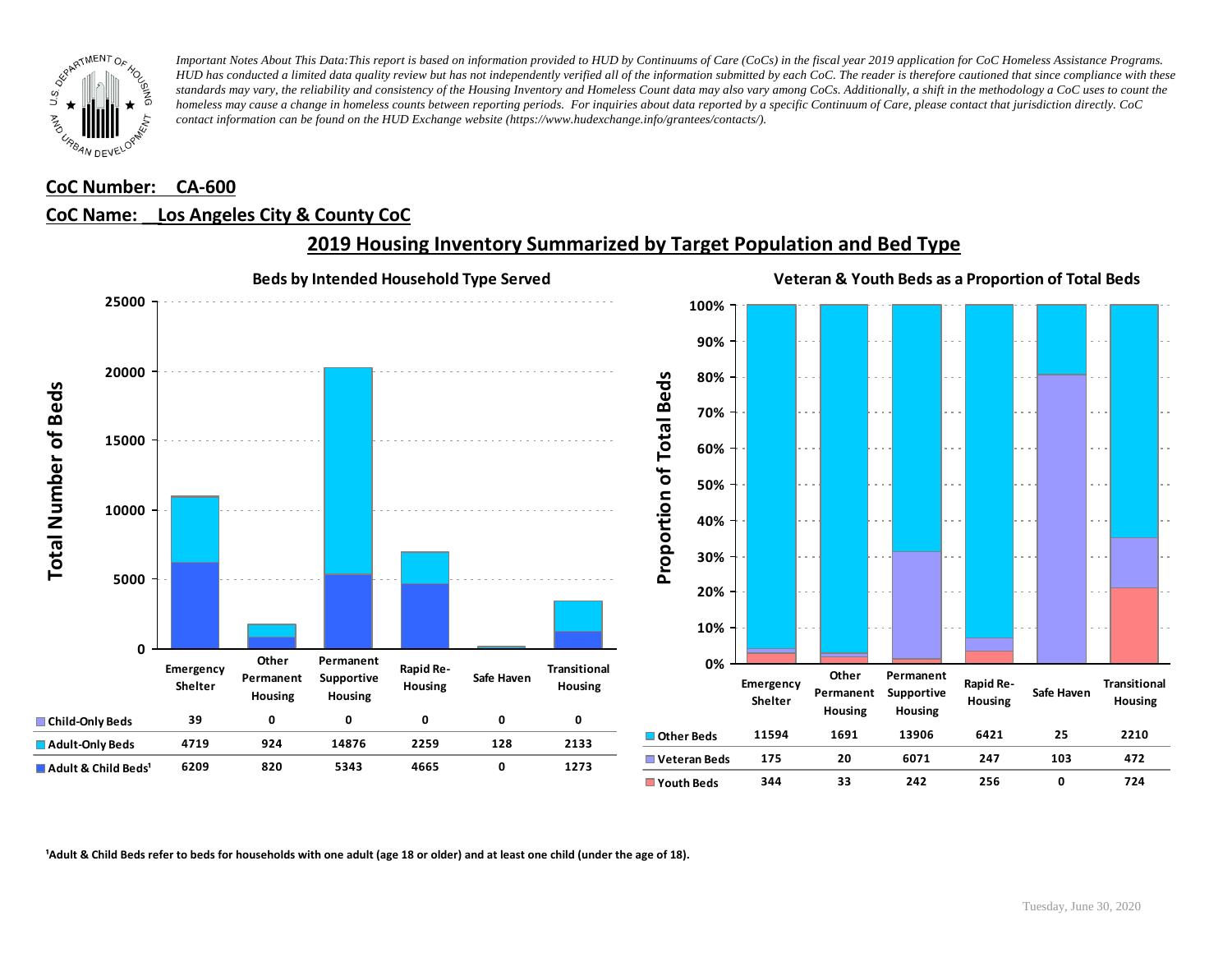

## **CoC Number: CA-600 CoC Name: \_\_ Los Angeles City & County CoC**

## **2019 Point in Time Count Summarized by Household Type**



\* Safe Haven programs are included in the Transitional Housing category.

¹This category includes single adults, adult couples with no children, and groups of adults. ²This category includes households with one adult and at least one child under age 18.

³This category includes persons under age 18, including children in one-child households, adolescent parents and their children, adolescent siblings, or other household configurations composed only of children.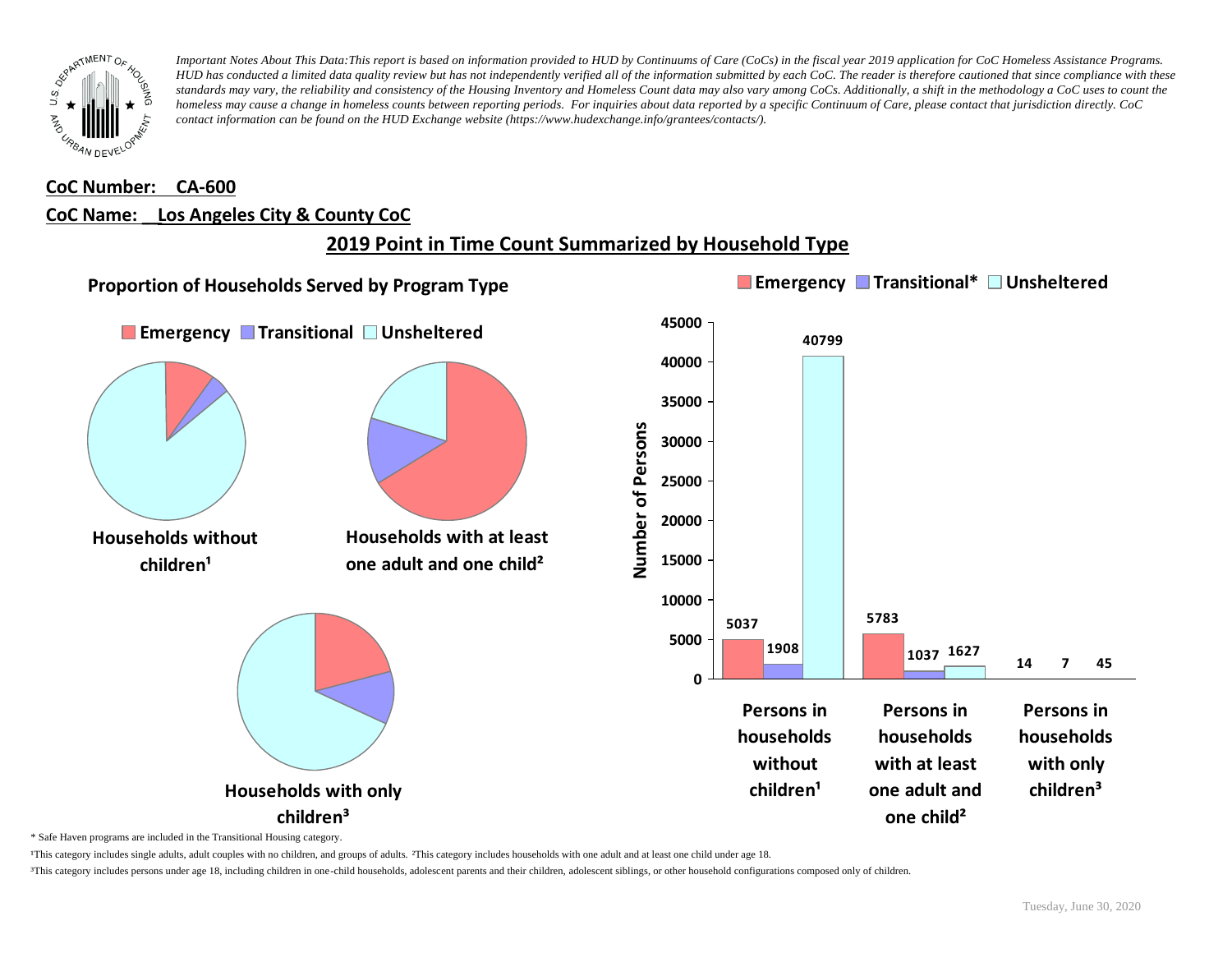

## **CoC Number: CA-600 CoC Name: \_\_ Los Angeles City & County CoC**



## **2019 Point-In-Time Count Proportion of Persons in each Age Group by Household Type**

\* Safe Haven programs are included in the Transitional Housing category.

¹This category includes single adults, adult couples with no children, and groups of adults. ²This category includes households with one adult and at least one child under age 18.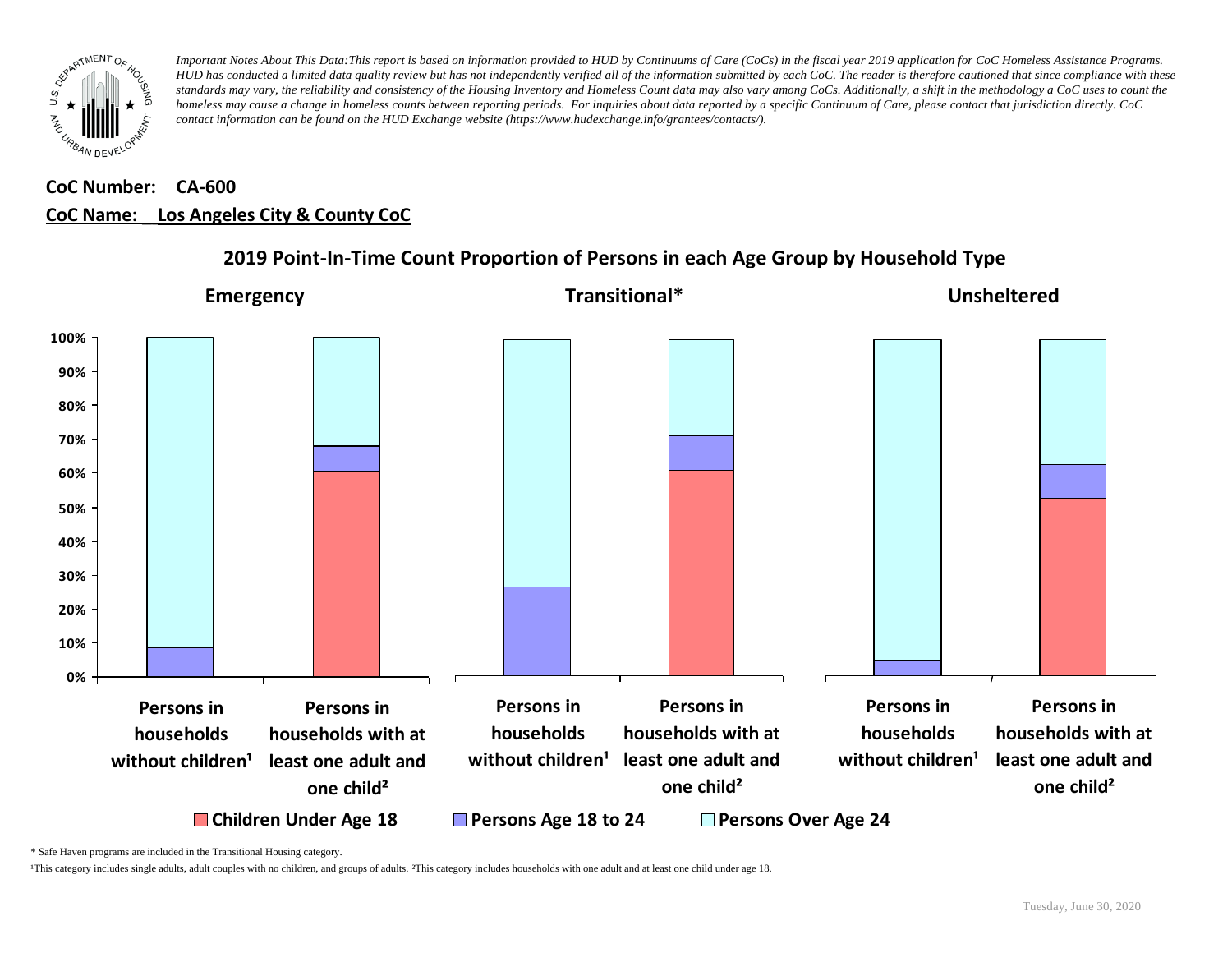

# **CoC Number: CA-600**

### **CoC Name: \_\_ Los Angeles City & County CoC**



### **2019 Point in Time Count Summarized by Chronically Homeless by Household Type**

\* Safe Haven programs are included in the Transitional Housing category.

¹This category includes single adults, adult couples with no children, and groups of adults. ²This category includes households with one adult and at least one child under age 18.

³This category includes persons under age 18, including children in one -child households, adolescent parents and their children, adolescent siblings, or other household configurations composed only of children.